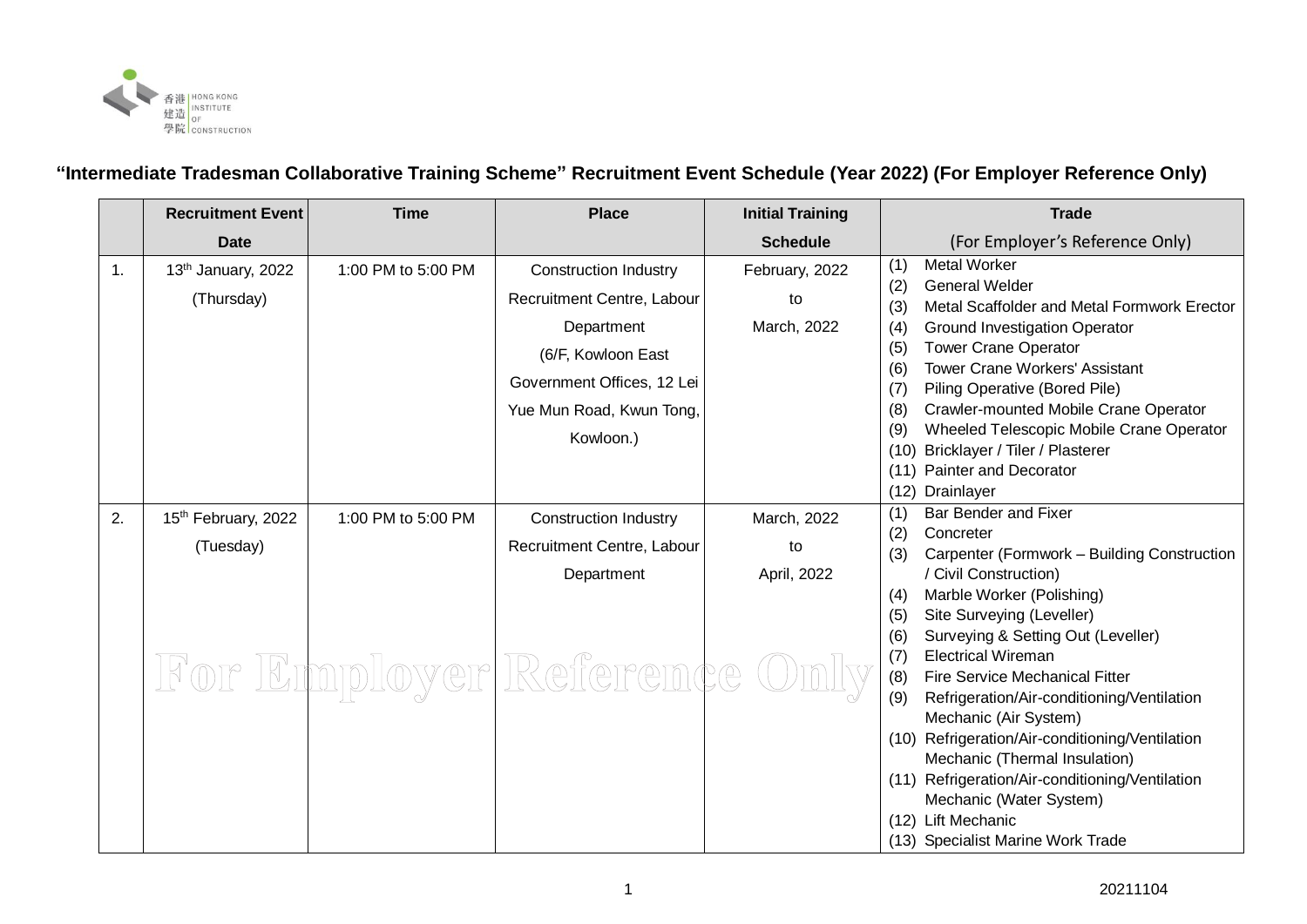

|    | <b>Recruitment Event</b>                 | <b>Time</b>        | <b>Place</b>                                                             | <b>Initial Training</b> | <b>Trade</b>                                                                                                                                                                                                                                                                                                                                     |
|----|------------------------------------------|--------------------|--------------------------------------------------------------------------|-------------------------|--------------------------------------------------------------------------------------------------------------------------------------------------------------------------------------------------------------------------------------------------------------------------------------------------------------------------------------------------|
|    | <b>Date</b>                              |                    |                                                                          | <b>Schedule</b>         | (For Employer's Reference Only)                                                                                                                                                                                                                                                                                                                  |
|    |                                          |                    |                                                                          |                         | (14) Tunnel Worker<br>(15) Plumber                                                                                                                                                                                                                                                                                                               |
| 3. | 8 <sup>th</sup> March, 2022<br>(Tuesday) | 1:00 PM to 5:00 PM | <b>Construction Industry</b><br>Recruitment Centre, Labour<br>Department | April, 2022             | <b>Metal Worker</b><br>(1)<br>(2)<br><b>General Welder</b><br>(3)<br>Metal Scaffolder and Metal Formwork Erector<br><b>Ground Investigation Operator</b><br>(4)<br><b>Tower Crane Operator</b><br>(5)<br>Piling Operative (Bored Pile)<br>(6)<br>Crawler-mounted Mobile Crane Operator<br>(7)<br>Wheeled Telescopic Mobile Crane Operator<br>(8) |
| 4. | 7 <sup>th</sup> April, 2022              | 1:00 PM to 5:00 PM | <b>Construction Industry</b>                                             | May, 2022               | Bricklayer/Tiler/Plasterer<br>(1)                                                                                                                                                                                                                                                                                                                |
|    | (Thursday)                               |                    | Recruitment Centre, Labour                                               | to                      | <b>Painter and Decorator</b><br>(2)<br><b>Electrical Wireman</b><br>(3)                                                                                                                                                                                                                                                                          |
|    |                                          |                    | Department                                                               | June, 2022              | <b>Fire Service Mechanical Fitter</b><br>(4)<br>Refrigeration/Air-conditioning/Ventilation<br>(5)                                                                                                                                                                                                                                                |
|    |                                          |                    | For Employer Reference                                                   |                         | Mechanic (Air System)<br>Refrigeration/Air-conditioning/Ventilation<br>(6)<br>Mechanic (Thermal Insulation)                                                                                                                                                                                                                                      |
|    |                                          |                    |                                                                          |                         | Refrigeration/Air-conditioning/Ventilation<br>(7)<br>Mechanic (Water System)                                                                                                                                                                                                                                                                     |
|    |                                          |                    |                                                                          |                         | Specialist Marine Work Trade<br>(8)<br><b>Lift Mechanic</b><br>(9)                                                                                                                                                                                                                                                                               |
| 5. | 11 <sup>th</sup> May, 2022               | 1:00 PM to 5:00 PM | <b>Construction Industry</b>                                             | June, 2022              | <b>Bar Bender and Fixer</b><br>(1)                                                                                                                                                                                                                                                                                                               |
|    | (Wednesday)                              |                    | Recruitment Centre, Labour                                               | to                      | Concreter<br>(2)<br>Carpenter (Formwork - Building Construction<br>(3)                                                                                                                                                                                                                                                                           |
|    |                                          |                    | Department                                                               | <b>July, 2022</b>       | / Civil Construction)<br>Marble Worker (Polishing)<br>(4)<br>(5)<br>Plumber<br>Site Surveying (Leveller)<br>(6)<br>Surveying & Setting Out (Leveller)<br>(7)                                                                                                                                                                                     |
|    |                                          |                    |                                                                          |                         | (8)<br><b>Tower Crane Workers' Assistant</b>                                                                                                                                                                                                                                                                                                     |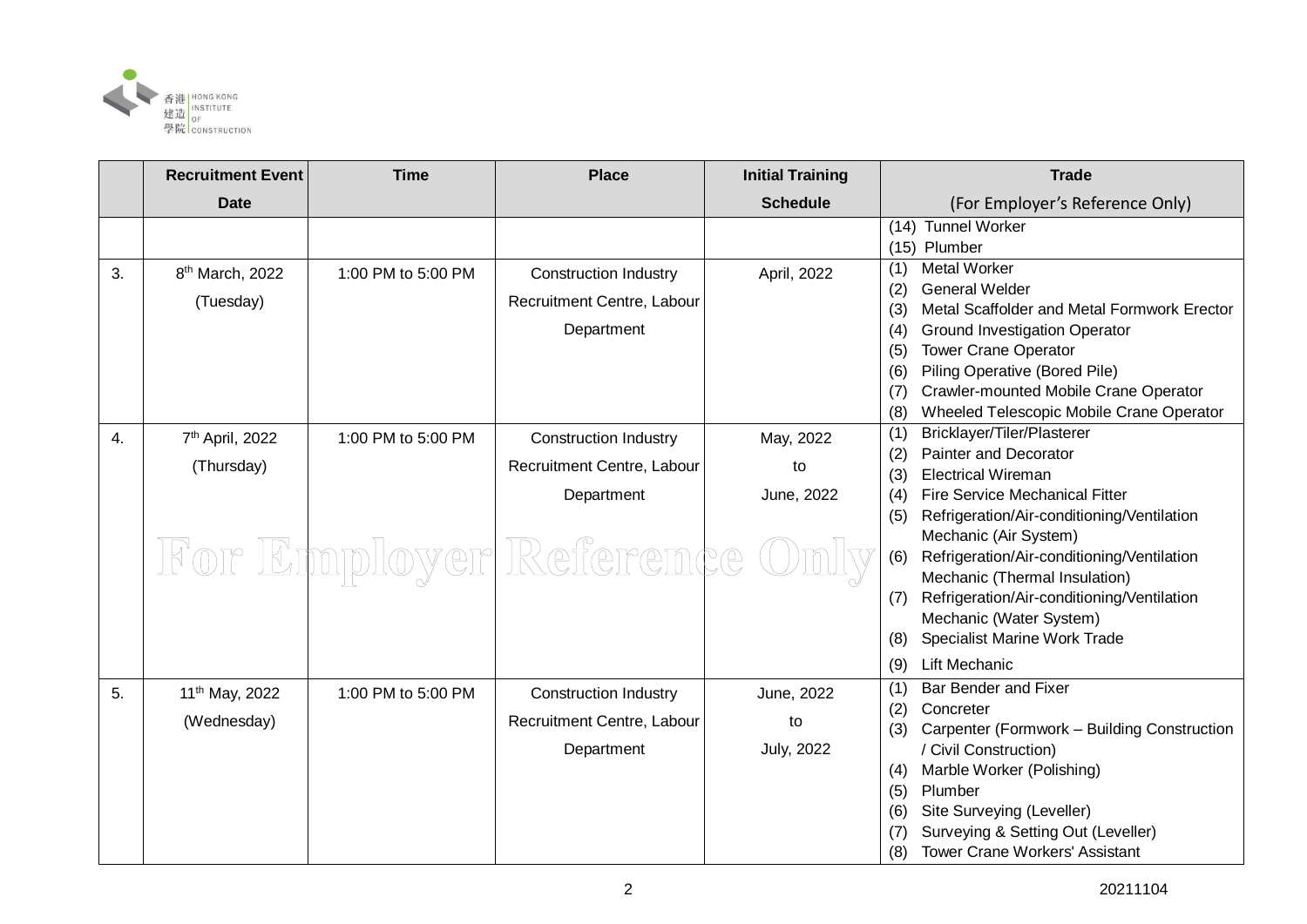

|    | <b>Recruitment Event</b>    | <b>Time</b>        | <b>Place</b>                 | <b>Initial Training</b> | <b>Trade</b>                                                                                                                                                                                                                                                                                                                        |
|----|-----------------------------|--------------------|------------------------------|-------------------------|-------------------------------------------------------------------------------------------------------------------------------------------------------------------------------------------------------------------------------------------------------------------------------------------------------------------------------------|
|    | <b>Date</b>                 |                    |                              | <b>Schedule</b>         | (For Employer's Reference Only)                                                                                                                                                                                                                                                                                                     |
|    |                             |                    |                              |                         | <b>Metal Worker</b><br>(9)<br>(10) General Welder<br>(11) Metal Scaffolder and Metal Formwork Erector<br>(12) Ground Investigation Operator<br>(13) Tower Crane Operator<br>(14) Piling Operative (Bored Pile)<br>(15) Crawler-mounted Mobile Crane Operator<br>(16) Wheeled Telescopic Mobile Crane Operator<br>(17) Tunnel Worker |
| 6. | 9 <sup>th</sup> June, 2022  | 1:00 PM to 5:00 PM | <b>Construction Industry</b> | <b>July, 2022</b>       | <b>Electrical Wireman</b><br>(1)                                                                                                                                                                                                                                                                                                    |
|    | (Thursday)                  |                    | Recruitment Centre, Labour   |                         | <b>Fire Service Mechanical Fitter</b><br>(2)<br>Refrigeration/Air-conditioning/Ventilation<br>(3)                                                                                                                                                                                                                                   |
|    |                             |                    | Department                   |                         | Mechanic (Air System)                                                                                                                                                                                                                                                                                                               |
|    |                             |                    | For Employer Reference       |                         | Refrigeration/Air-conditioning/Ventilation<br>(4)<br>Mechanic (Thermal Insulation)                                                                                                                                                                                                                                                  |
|    |                             |                    |                              |                         | Refrigeration/Air-conditioning/Ventilation<br>(5)<br>Mechanic (Water System)                                                                                                                                                                                                                                                        |
|    |                             |                    |                              |                         | Specialist Marine Work Trade<br>(6)                                                                                                                                                                                                                                                                                                 |
|    |                             |                    |                              |                         | <b>Lift Mechanic</b><br>(7)                                                                                                                                                                                                                                                                                                         |
| 7. | 11 <sup>th</sup> July, 2022 | 1:00 PM to 5:00 PM | <b>Construction Industry</b> | August, 2022            | Bricklayer/Tiler/Plasterer<br>(1)<br><b>Painter and Decorator</b>                                                                                                                                                                                                                                                                   |
|    | (Monday)                    |                    | Recruitment Centre, Labour   | to                      | (2)<br>(3)<br>Drainlayer                                                                                                                                                                                                                                                                                                            |
|    |                             |                    | Department                   | September, 2022         | <b>Metal Worker</b><br>(4)                                                                                                                                                                                                                                                                                                          |
|    |                             |                    |                              |                         | <b>General Welder</b><br>(5)                                                                                                                                                                                                                                                                                                        |
|    |                             |                    |                              |                         | Metal Scaffolder and Metal Formwork Erector<br>(6)                                                                                                                                                                                                                                                                                  |
|    |                             |                    |                              |                         | (7)<br><b>Ground Investigation Operator</b>                                                                                                                                                                                                                                                                                         |
|    |                             |                    |                              |                         | <b>Tower Crane Operator</b><br>(8)<br>Piling Operative (Bored Pile)<br>(9)                                                                                                                                                                                                                                                          |
|    |                             |                    |                              |                         | Crawler-mounted Mobile Crane Operator<br>(10)                                                                                                                                                                                                                                                                                       |
|    |                             |                    |                              |                         | (11) Wheeled Telescopic Mobile Crane Operator                                                                                                                                                                                                                                                                                       |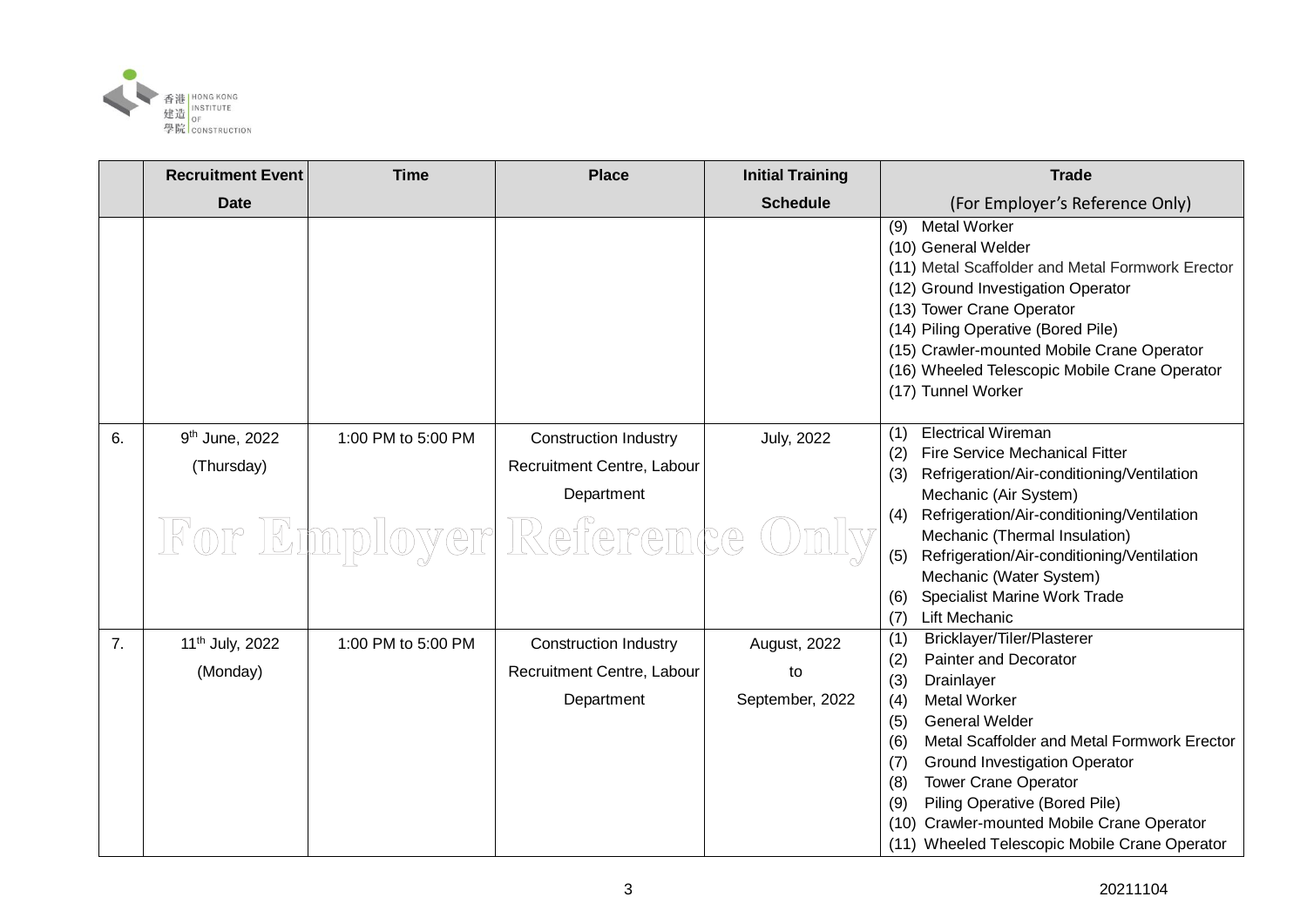

|     | <b>Recruitment Event</b>                  | <b>Time</b>        | <b>Place</b>                                               | <b>Initial Training</b> | <b>Trade</b>                                                                                                                                                                                                                                                                                                                                                                                                                                                                                                                                                                           |
|-----|-------------------------------------------|--------------------|------------------------------------------------------------|-------------------------|----------------------------------------------------------------------------------------------------------------------------------------------------------------------------------------------------------------------------------------------------------------------------------------------------------------------------------------------------------------------------------------------------------------------------------------------------------------------------------------------------------------------------------------------------------------------------------------|
|     | <b>Date</b>                               |                    |                                                            | <b>Schedule</b>         | (For Employer's Reference Only)                                                                                                                                                                                                                                                                                                                                                                                                                                                                                                                                                        |
| 8.  | 9 <sup>th</sup> August, 2022<br>(Tuesday) | 1:00 PM to 5:00 PM | <b>Construction Industry</b><br>Recruitment Centre, Labour | September, 2022<br>to   | <b>Bar Bender and Fixer</b><br>(1)<br>(2)<br>Concreter<br>Carpenter (Formwork - Building Construction                                                                                                                                                                                                                                                                                                                                                                                                                                                                                  |
|     |                                           |                    | Department<br>For Employer Reference Only                  | October, 2022           | (3)<br>/ Civil Construction)<br>Marble Worker (Polishing)<br>(4)<br>Plumber<br>(5)<br>Site Surveying (Leveller)<br>(6)<br>Surveying & Setting Out (Leveller)<br>(7)<br><b>Electrical Wireman</b><br>(8)<br><b>Fire Service Mechanical Fitter</b><br>(9)<br>(10) Refrigeration/Air-conditioning/Ventilation<br>Mechanic (Air System)<br>(11) Refrigeration/Air-conditioning/Ventilation<br>Mechanic (Thermal Insulation)<br>(12) Refrigeration/Air-conditioning/Ventilation<br>Mechanic (Water System)<br>(13) Specialist Marine Work Trade<br>(14) Tunnel Worker<br>(15) Lift Mechanic |
| 9.  | 8 <sup>th</sup> September, 2022           | 1:00 PM to 5:00 PM | <b>Construction Industry</b>                               | October, 2022           | <b>Tower Crane Workers' Assistant</b><br>(1)<br><b>Metal Worker</b><br>(2)                                                                                                                                                                                                                                                                                                                                                                                                                                                                                                             |
|     | (Thursday)                                |                    | Recruitment Centre, Labour                                 | to                      | <b>General Welder</b><br>(3)                                                                                                                                                                                                                                                                                                                                                                                                                                                                                                                                                           |
|     |                                           |                    | Department                                                 | November 2022           | Metal Scaffolder and Metal Formwork Erector<br>(4)                                                                                                                                                                                                                                                                                                                                                                                                                                                                                                                                     |
|     |                                           |                    |                                                            |                         | <b>Ground Investigation Operator</b><br>(5)                                                                                                                                                                                                                                                                                                                                                                                                                                                                                                                                            |
|     |                                           |                    |                                                            |                         | <b>Tower Crane Operator</b><br>(6)<br>Piling Operative (Bored Pile)<br>(7)                                                                                                                                                                                                                                                                                                                                                                                                                                                                                                             |
|     |                                           |                    |                                                            |                         | Crawler-mounted Mobile Crane Operator<br>(8)                                                                                                                                                                                                                                                                                                                                                                                                                                                                                                                                           |
|     |                                           |                    |                                                            |                         | Wheeled Telescopic Mobile Crane Operator<br>(9)                                                                                                                                                                                                                                                                                                                                                                                                                                                                                                                                        |
| 10. | 10th October, 2022                        | 1:00 PM to 5:00 PM | <b>Construction Industry</b>                               | November, 2022          | Bricklayer/Tiler/Plasterer<br>(1)                                                                                                                                                                                                                                                                                                                                                                                                                                                                                                                                                      |
|     | (Monday)                                  |                    | Recruitment Centre, Labour                                 | to                      | Painter and Decorator<br>(2)<br>(3)<br><b>Electrical Wireman</b>                                                                                                                                                                                                                                                                                                                                                                                                                                                                                                                       |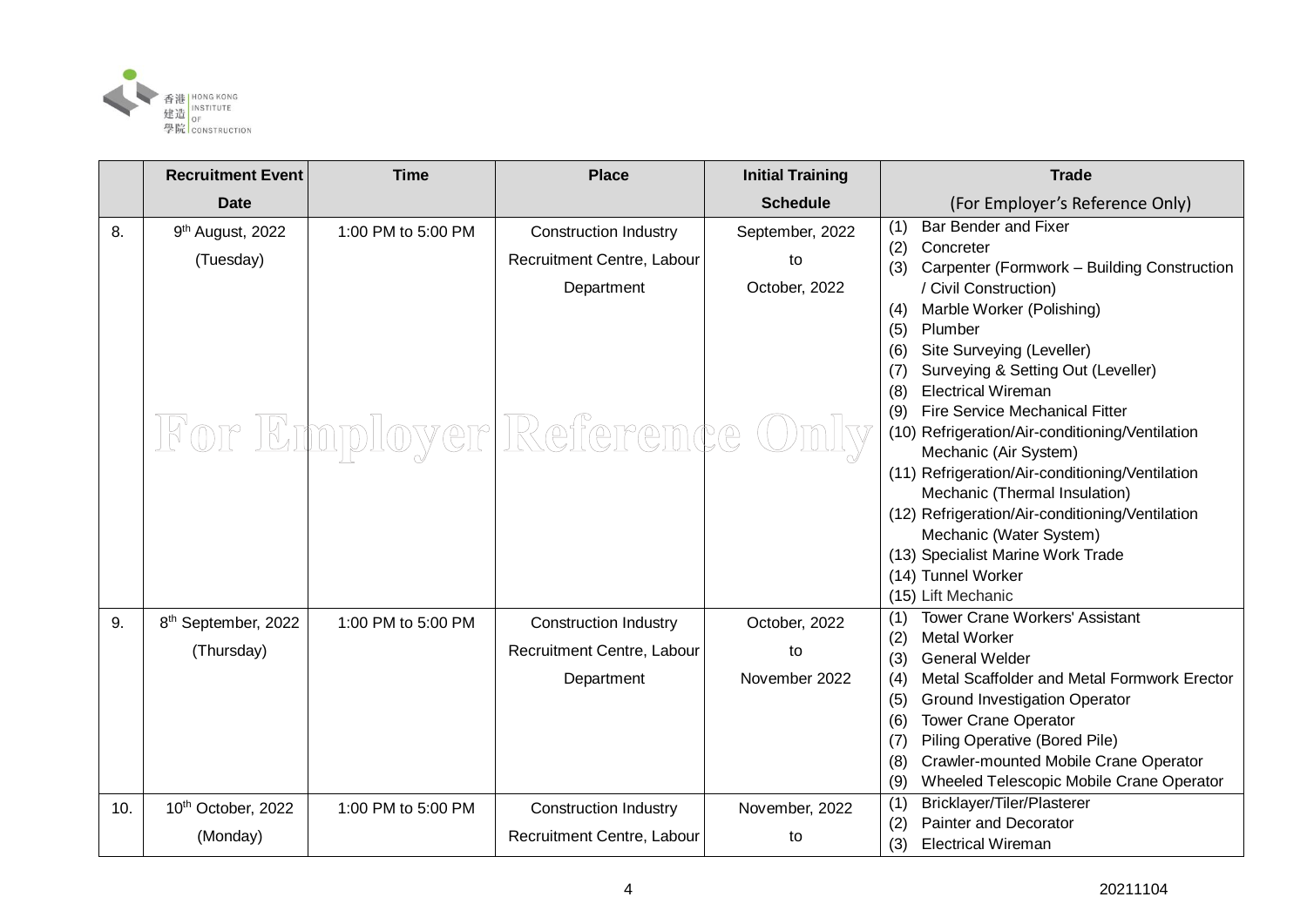

|     | <b>Recruitment Event</b>       | <b>Time</b>        | <b>Place</b>                 | <b>Initial Training</b> | <b>Trade</b>                                                                                                                                                                                                                                                                                                                                                                                                           |
|-----|--------------------------------|--------------------|------------------------------|-------------------------|------------------------------------------------------------------------------------------------------------------------------------------------------------------------------------------------------------------------------------------------------------------------------------------------------------------------------------------------------------------------------------------------------------------------|
|     | <b>Date</b>                    |                    |                              | <b>Schedule</b>         | (For Employer's Reference Only)                                                                                                                                                                                                                                                                                                                                                                                        |
|     |                                |                    | Department                   | December, 2022          | <b>Fire Service Mechanical Fitter</b><br>(4)<br>Refrigeration/Air-conditioning/Ventilation<br>(5)<br>Mechanic (Air System)<br>Refrigeration/Air-conditioning/Ventilation<br>(6)<br>Mechanic (Thermal Insulation)<br>Refrigeration/Air-conditioning/Ventilation<br>(7)<br>Mechanic (Water System)<br>Specialist Marine Work Trade<br>(8)<br><b>Lift Mechanic</b><br>(9)                                                 |
| 11. | 10th November, 2022            | 1:00 PM to 5:00 PM | <b>Construction Industry</b> | December, 2022          | Bar Bender and Fixer<br>(1)                                                                                                                                                                                                                                                                                                                                                                                            |
|     | (Thursday)                     |                    | Recruitment Centre, Labour   | to                      | (2)<br>Concreter<br>Carpenter (Formwork - Building Construction<br>(3)                                                                                                                                                                                                                                                                                                                                                 |
|     |                                |                    | Department                   | January 2023            | / Civil Construction)                                                                                                                                                                                                                                                                                                                                                                                                  |
|     |                                |                    |                              |                         | Marble Worker (Polishing)<br>(4)<br>(5)<br>Plumber                                                                                                                                                                                                                                                                                                                                                                     |
|     |                                |                    | For Employer Reference Only  |                         | Site Surveying (Leveller)<br>(6)<br>(7)<br>Surveying & Setting Out (Leveller)<br>Metal Worker<br>(8)<br><b>General Welder</b><br>(9)<br>(10) Metal Scaffolder and Metal Formwork Erector<br>(11) Ground Investigation Operator<br>(12) Tower Crane Operator<br>(13) Piling Operative (Bored Pile)<br>(14) Crawler-mounted Mobile Crane Operator<br>(15) Wheeled Telescopic Mobile Crane Operator<br>(16) Tunnel Worker |
| 12. | 8 <sup>th</sup> December, 2022 | 1:00 PM to 5:00 PM | <b>Construction Industry</b> | January, 2023           | (1) Electrical Wireman<br>(2) Fire Service Mechanical Fitter                                                                                                                                                                                                                                                                                                                                                           |
|     | (Thursday)                     |                    | Recruitment Centre, Labour   |                         | (3) Refrigeration/Air-conditioning/Ventilation                                                                                                                                                                                                                                                                                                                                                                         |
|     |                                |                    | Department                   |                         | Mechanic (Air System)<br>(4) Refrigeration/Air-conditioning/Ventilation                                                                                                                                                                                                                                                                                                                                                |